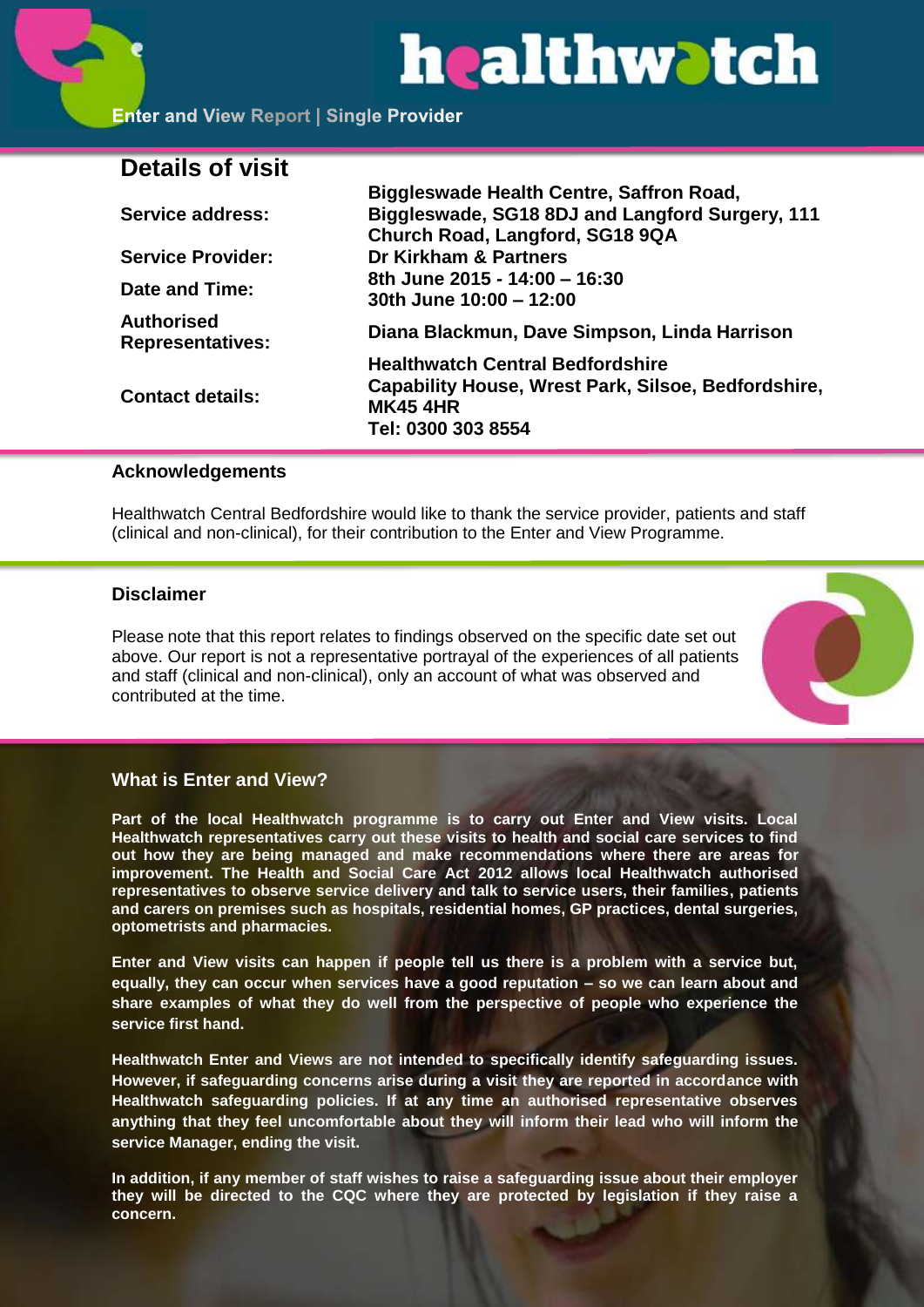# **Purpose of the visit**

- $\triangleright$  To engage with patients of GP Practices and understand how dignity is being respected;
- $\triangleright$  Identify examples of good working practice;
- $\triangleright$  Observe patients engaging with staff (clinical and non-clinical), and their surroundings.

# **Strategic drivers**

- Care Quality Commission dignity and wellbeing strategy.
- GP Surgeries are a Local Healthwatch priority.

# **Methodology**

This was an announced Enter and View Visit carried out at the Biggleswade Health Centre and Langford Surgery sites on two separate occasions.

A letter and posters announcing HWCB visit were previously sent to the surgeries. A questionnaire was also sent to the Practice Manager to complete prior to the visit. At the suggestion of the Practice Manager, Healthwatch Central Bedfordshire also delivered copies of a questionnaire for patients to fill in, together with a 'response box', to post their completed questionnaires, prior to HWCB's visit. The purpose was to minimise disruption and inconvenience to patients during the visit. As an example of good practice HWCB has included this procedure in all future visits to GP Surgeries.

On the day of the first visit, to the Biggleswade site, the Practice Manager arranged 'booked slots' for HWCB representatives to talk to several GPs and members of their administration and clinical staff. This was in addition to speaking to patients in the waiting area. Representatives also undertook a tour of the premises to observe accessibility, including disabled access, the availability of patient information and condition of the building.

On the day of the visit to the satellite (Langford) site, HWCB representatives also completed a tour of the premises. HWCB representatives spoke with members of staff (clinical and non-clinical), and engaged with patients in the waiting room.



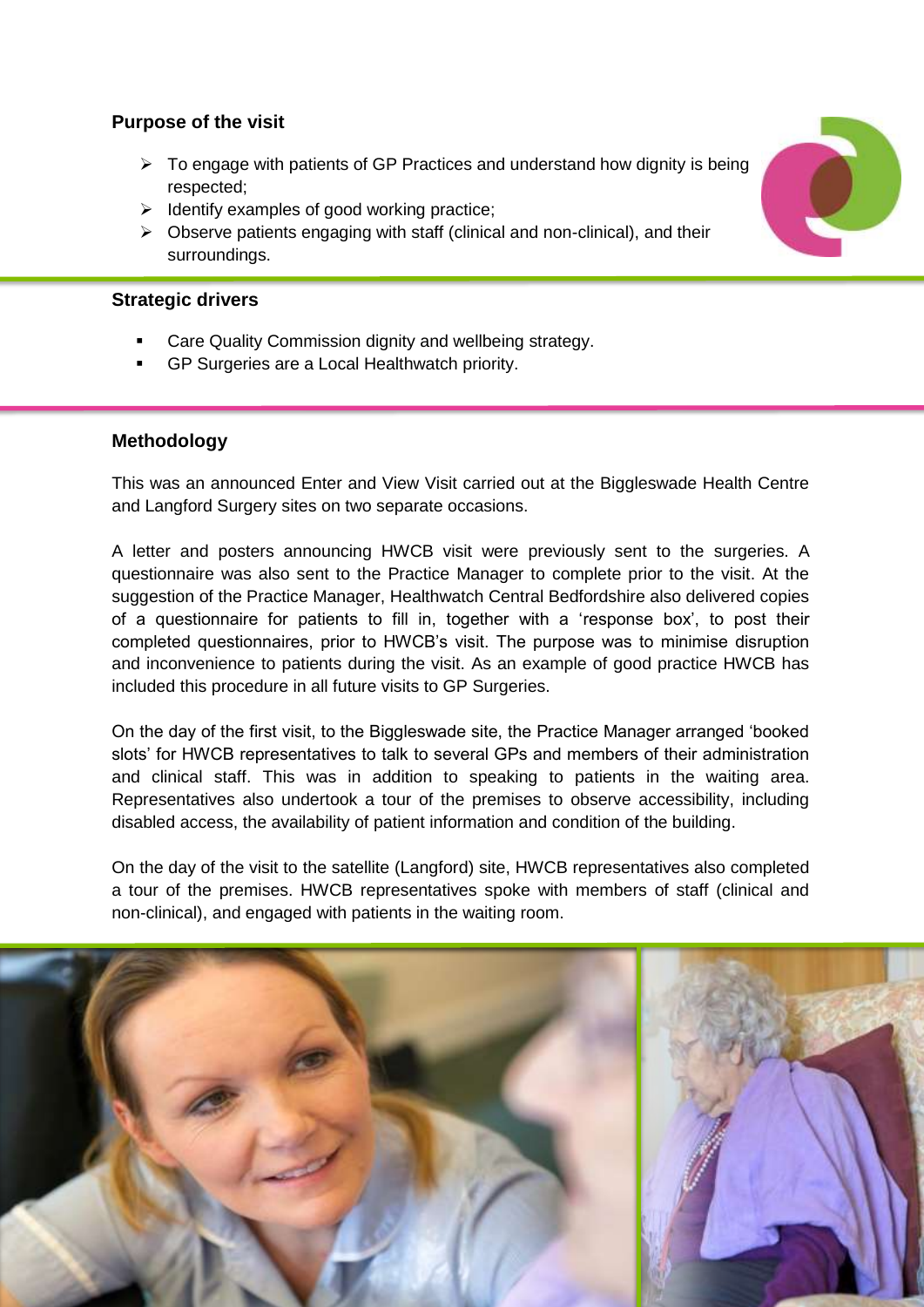# **Summary of findings**

Dr Kirkham & Partners Practice operates on two sites in Biggleswade and Langford. The Health Centre in Biggleswade is rented from 'PropCo' (NHS Property Services Limited) and the property is shared with SEPT. Propco are responsible for the maintenance of the whole building and currently the daily upkeep is the responsibility of SEPT. The Practice Manager advised that this has led to frustrations and delays in maintenance and improvements to the premises due to the Practice's lack of direct access and engagement with the landlord.

### **Staff**

The Practice has the following members of staff (who, apart from the receptionist, work across both surgeries):

- $\triangleright$  Seven GPs (five are partners); three male and four female GPs;
- $\triangleright$  Three Minor Illness Nurses:
- > Three Practice Nurses;
- $\triangleright$  One Assistant Practitioner:
- > One Phlebotomist:
- $\geq$  16 reception staff;
- $\triangleright$  Four dispensing staff;
- $\triangleright$  Three secretaries:
- $\triangleright$  Midwives (provided by Bedford Hospital);
- District Nurses (provided by SEPT Community Services);
- Health visitors, 0- 19 Team also known as Health Visitors (provided by SEPT Community Services);
- School Nurses (provided by SEPT Community Services);
- $\triangleright$  Physiotherapists (provided by SEPT Community Services).

# **Specialist Services provided**

- $\triangleright$  Phlebotomy:
- > Minor Injuries Service;
- Clinics: COPD; Asthma; Diabetes; Baby immunisation;
- Vaccinations: MenC for 'freshers'; Pneumococcal; Rotavirus; Shingles; Influenza;
- $\triangleright$  Near Patient Testing;
- > MMR Catch-up programme (over 16s);
- $\triangleright$  NHS Health checks;
- $\triangleright$  Stop Smoking service;
- $\triangleright$  Sexual Health services.

#### **Surgery Hours**

Monday to Friday 08:00 - 18:30\* (Biggleswade), 08:00 - 11:30 (Langford) Extended hours service on selected days.

\*HWCB was advised that the public can call the Biggleswade surgery from 08.00 for appointments and can also contact the surgery at any time up to 18.30. However; doors to the building are generally open at 08.00 and close at 18.00.

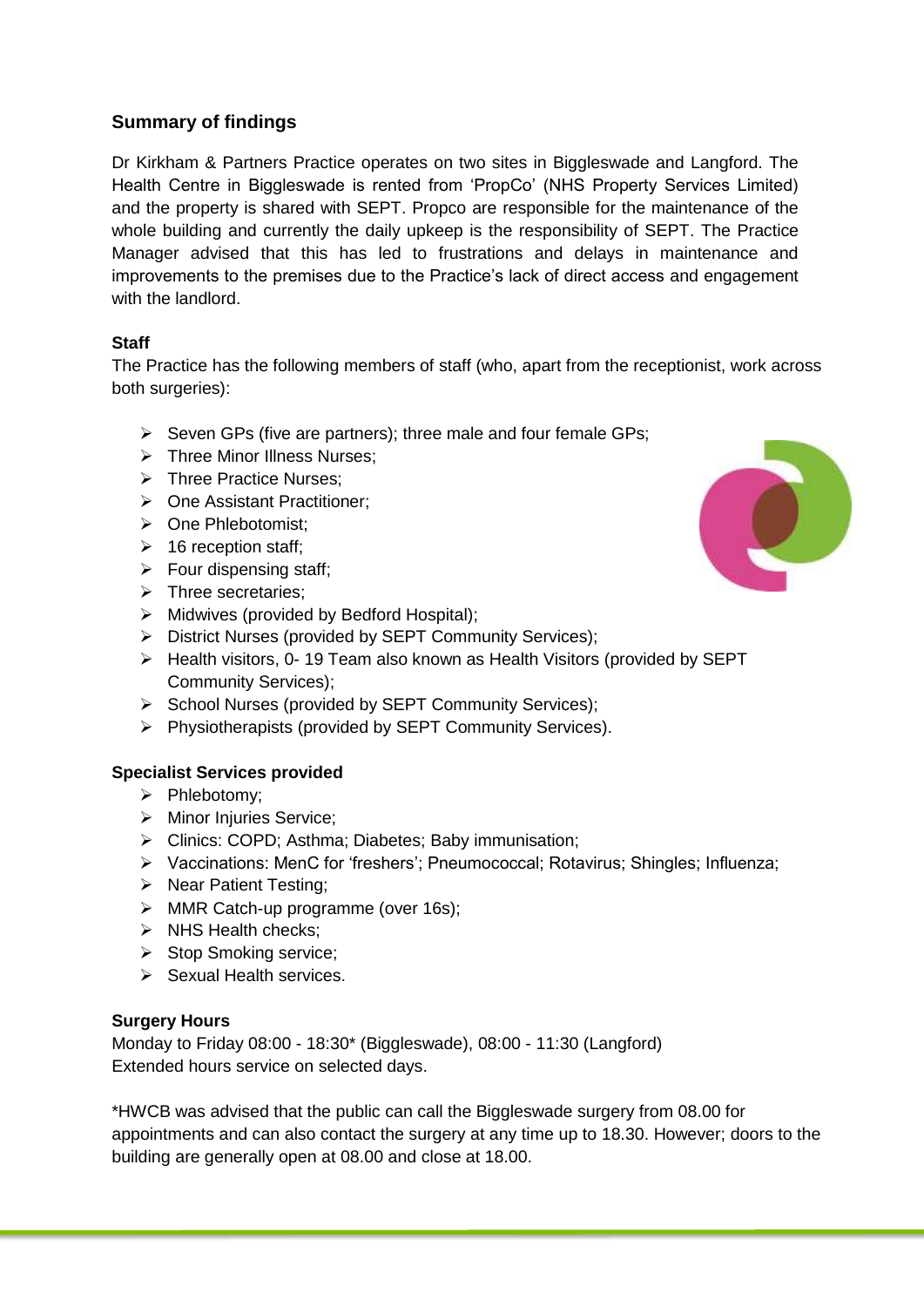# **Results of visit**

#### **Environment**

**Biggleswade Health Centre** is a single storey building of modern design, set just outside of the main town of Biggleswade. The grounds are well maintained on scrub and grass areas although the sign for the Health Centre is in a poor state of repair.

The internal decoration, on first impression, appears rather gloomy and one representative felt that the main doors were not wide enough to manoeuvre a mobility scooter.

Prams and buggies are not permitted in the reception and clinic areas but there is a covered pram, buggy and bicycle parking area outside the main entrance. One patient commented on HWCB's questionnaire that it was *'Not easy for patients with buggies to use the surgery'.* HWCB have surmised this means an inability to navigate the buggy inside the surgery.

Patients book in on arrival using a 'SystmOne' touch screen adjacent to reception. The reception desk is cordoned off to afford some degree of privacy; however it is still very close to the waiting area.

The dispensing area is sited next to the reception area. Corridors are sited off the main reception area leading to the consulting rooms.

Other observations included:

- Clear signs to rooms, opening hours and toilets with a range of literature available to patients;
- **PPG Information displayed;**
- **Equipped with hearing loop and disabled toilet;**<br>**Complaints information clearly displayed;**
- Complaints information clearly displayed;
- Clear guidance on how to inform reception of your arrival;
- Friendly and approachable reception staff;
- Electronic patient feedback tablet at suitable height for patients; asks patients for 'real-time' feedback on their experience with the service;
- Call system for patients via screen in waiting area;
- Names and photographs of GP's clearly displayed;
- NHS England poster displayed although this had come away from the wall at the time of the visit and would be difficult for patients to view;
- Baby changing facilities were not apparent;
- The HWCB poster was not displayed on the wall, but was incorporated into the TV information display in the waiting room.

**Langford Surgery** operates on the ground floor of a detached red-brick house opposite St Andrews church in Langford. The external and internal décor is in need of some attention, and HWCB representatives were informed that new flooring was due to be fitted in the waiting room and corridors.

Access to the building is up two steps to the front door; there is a portable ramp which is used to facilitate access for wheelchairs etc., however, HWCB representatives noted that the top step is in need of some remedial cement work as there is a shallow hole which could pose a trip hazard.

The room housing the reception desk is set back from, but open to the entrance hallway, and opposite the waiting area. Privacy and confidentiality could be at risk at very busy times; however HWCB representatives did not foresee this as a major issue on a 'normal' day to day basis. An electronic feedback tablet is not currently available; the surgery use paper based feedback postcards. Representatives were advised that the surgery is currently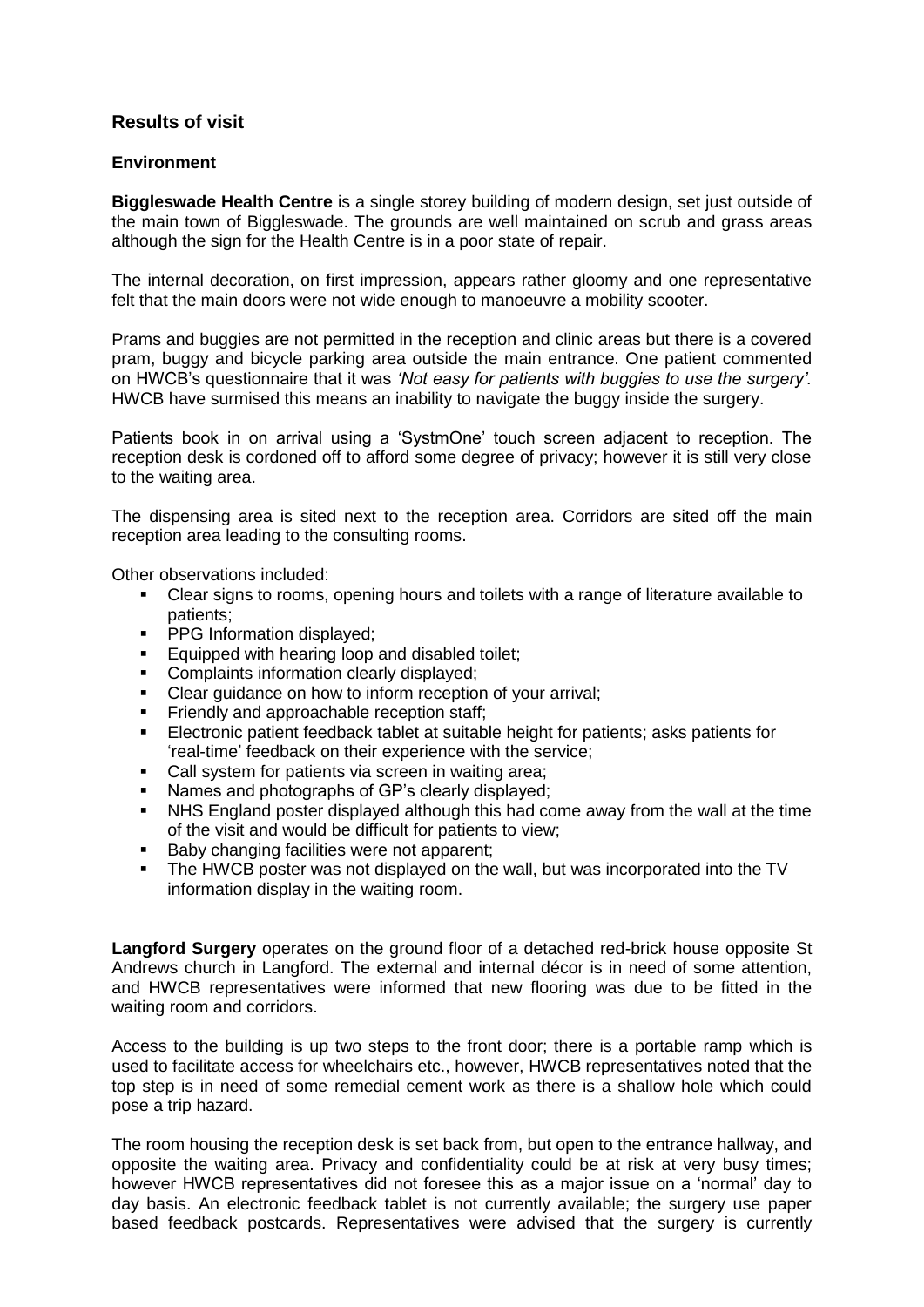investigating costs to install and electronic booking in system, along with a TV screen system, for displaying information etc.

The GP consulting room is accessed off the main corridor which also has a door into the rear of the reception desk. The GP used this door to call for the next patient. The treatment room is at the end of the hallway and patients were called for by the Assistant Practitioner coming into the waiting room.

The waiting room has a comprehensive display of patient information; HWCB posters were clearly displayed and the 'response box' and patient questionnaires were also in sight. Representatives engaged with several patients in the waiting area and also spoke to members of staff.

HWCB representatives observed the interaction of staff, both clinical and administrative, with patients who were courteous, professional and friendly, and witnessed one patient who came in specifically to bring cakes for the staff, which is apparently a regular occurrence.

The members of staff representatives spoke to were all very happy to be working for the Practice and felt supported and listened to. This was evidenced by the Nurse Practitioner who advised HWCB representatives that when she realised the five minute appointment slot for phlebotomy was causing delays and frustrations for patients; she instigated an increased appointment time to 10 minutes which has improved the patient experience.

#### **Car Parking**

Car parking at the Biggleswade site can be a challenge. The car park is shared with SEPT and has a limited number of spaces, which are quite narrow. One patient commented on HWCB's questionnaire that the *'Carpark is always full'*.

However, HWCB observed no parking restrictions at the Langford site at the time of the visit, as the surgery uses the adjacent car park belonging to the school. Representatives were advised that since the school has become an academy, the future use of the car park is uncertain, and the surgery may have to revert to using the designated car parking area which is directly across the main road. HWCB representatives consider that this could pose a hazard for patients.

#### **Patient Information**

The surgeries have a good and varied selection of leaflets available for patients. The Biggleswade surgery displays a selection of information on the TV screens. HWCB representatives were advised by the Practice Manager that there is a move to display more information on the screens and less in paper format to assist with infection control.

#### **Registration at the Practice**

HWCB representatives were advised that patients can register at the Biggleswade Practice with proof of address and ID; current exceptions are travellers and the homeless.

The Practice operates a policy whereby people can be seen as a temporary or immediately necessary patient for urgent acute problems if their own GP is not in the local area. This also applies to the Acute Treatment Scheme.

A Practice booklet is made available to patients on registration.

#### **Patient Participation Group (PPG's)**

The Biggleswade surgery currently operates two PPG's; one virtual and one physical. The latter group meet every 4 – 6 weeks. The Practice Manager confirmed that the group provide very useful feedback; the average age range is  $45 - 75$ . At the time of the visit, HWCB representatives were advised that the physical group consists of approx. 12 patients and the virtual group, 101. Both groups are very active and are, for example, involved in helping to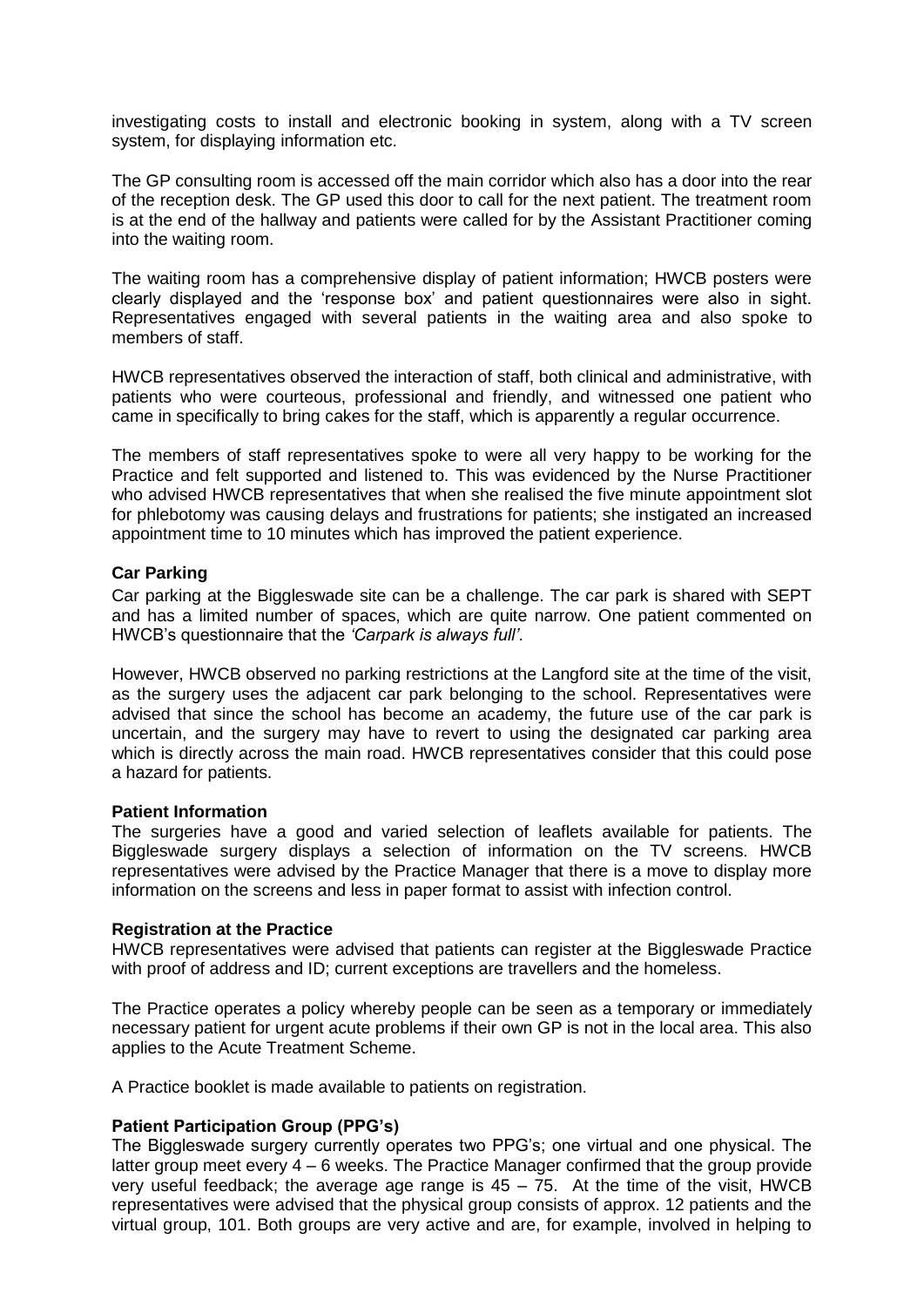promote the flu clinics by supporting the team and directing patients. They also fought for the Phlebotomy service because this is what patients said they wanted.

The PPG is advertised on the Practice website and on the Biggleswade TV screen in the waiting room. The PPG's AGM is advertised in the local paper. However staff indicated that it is difficult to recruit to the PPG and more young people were needed.

HWCB representatives were advised that GP's at the Practice attend the PPG's however this is not on a regular basis due to workload and commitments.

#### **Patient Consultation**

The Practice Manager advised representatives that the Biggleswade surgery had previously conducted surveys on their telephone triage system and, as a patient, what they would like to see in the waiting room. However they found that patients needed encouragement to complete the surveys which could be time consuming. The Practice uses both the National surveys, patient feedback via tablet, paper surveys and surveys for individual services such as the Stop Smoking Service.

The Practice Manager advised HWCB representatives that their 'received complaints' had been instrumental in making changes within the Practice, for example, following a complaint about the midwifery service, their pregnant patient packs were redesigned and following patient feedback, the Practice now offers an 'On Line' appointments system.

#### **Appointments System**

The Practice Manager confirmed that patients can book appointments in person and on the telephone when the Practice is open and on line, 24 hours, seven days per week. Late evening appointments are available Monday or Wednesday evening, every other week (alternated). One patient, who commented on the telephone appointments system, stated: *'I don't like the new telephone system, I have to keep pressing redial for up to 20 minutes, rather than wait in a queue which is easier when trying to get children ready for school and fairer as the first ones to ring get through first'.* Another patient mentioned that *'The waiting time on the phone in the morning is incredibly long (over 30 minutes) when I cannot be on hold and wait in a queue as it told me the line is busy. So it disconnects and I bounce back again and again. After 30 minutes of trying to be answered I often hear that three doctors are fully booked and please try tomorrow or some time later'*

For emergency appointments a duty doctor is available every day and the Biggleswade surgery also has an emergency clinic in the afternoons. The Patient Liaison officer will ask the reason for the appointment in order to signpost patients to the most appropriate service. In some circumstances, they can deal with the query over the telephone and save time for patients when they do not need to come in for an appointment.

The Practice operates a text reminder service for appointments 48 hours prior to appointment time. Home visits are mostly for housebound patients and palliative care patients; the duty doctor will decide whether a home visit is required.

HWCB representatives were advised that appointment times are allocated for 10 minutes although patients can request longer.

One patient commented on appointment bookings as follows: *'Too many people in Biggleswade and not enough Doctors / Surgeries to go around. It really is virtually impossible to get an appointment'.*

#### **Out of Hours Care**

Out of hours care in Biggleswade is provided by M-Doc based at Biggleswade Hospital. The Practice relay information about this service to patients via the practice leaflet, on their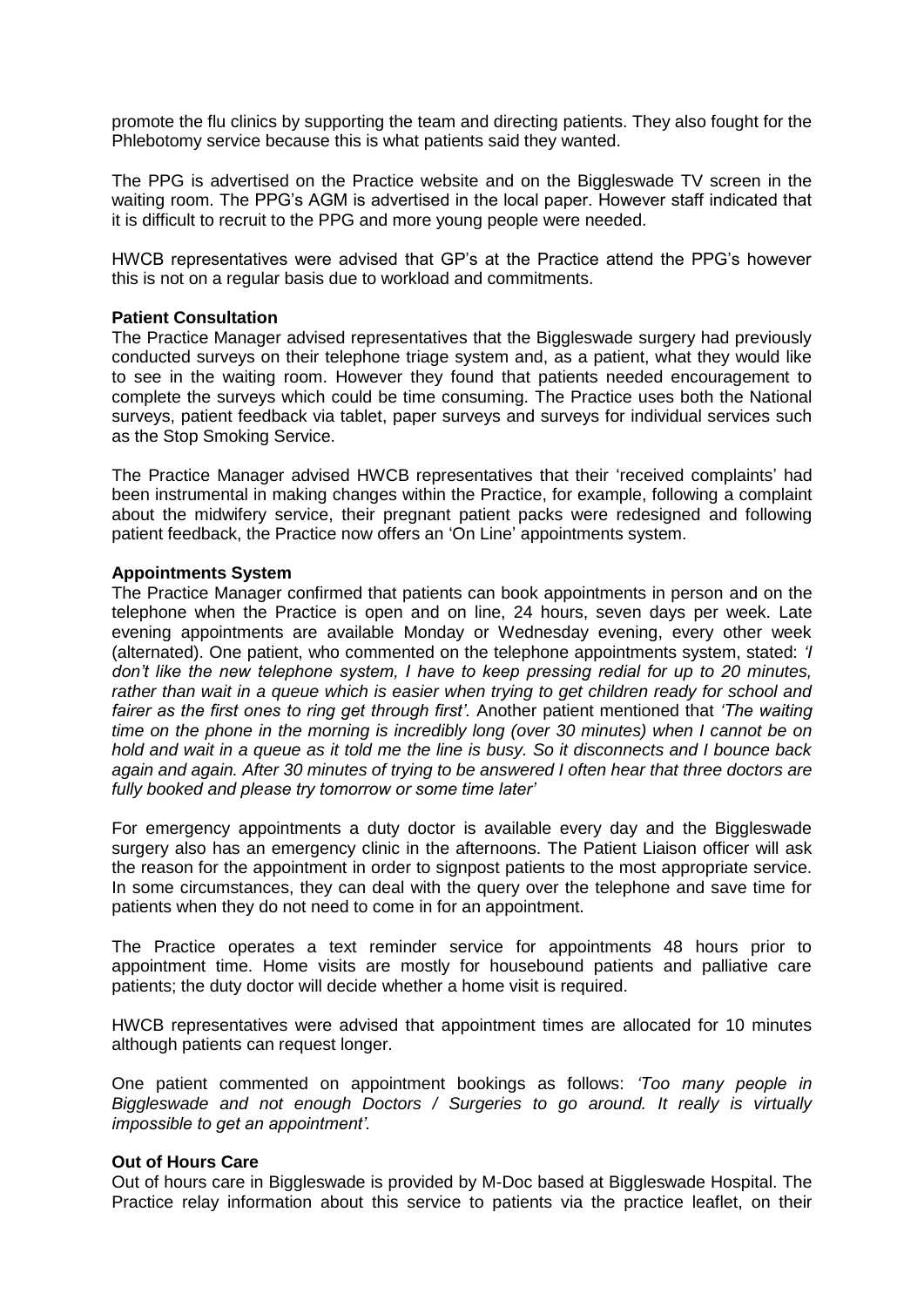website, on their telephone answer message and in their Newsletter. The latter was initiated by the PPG; hard copies of the Newsletter are displayed on reception.

#### **Medication & Prescriptions**

The Dispensary is based in the Biggleswade surgery; opening hours are 08.30 – 12noon and 14.00 – 18.00. Dispensing medications depends on individual circumstances and patients can order repeat prescriptions on line or in person. An individual with chronic disease medication will be managed by a nurse at the Chronic Disease Clinic. The Practice Manager advised HWCB representatives that there are plans to develop a 'Heart Failure' clinic at the Biggleswade surgery as well.

#### **Patient Questionnaire Results**

The Practice currently has 13,531 patients registered. A total of 28 survey questionnaires were completed between the two sites.

Results of the questionnaires, for both surgeries were as follows:

- 1. The majority of patients recalled receiving a practice leaflet when registering at the surgery:
- 2. A high percentage of patients said they found it easy to register at the Practice;
- 3. Only 46% or patients who completed the questionnaire confirmed they were aware the Practice has a PPG and 54% answered that they did not know if the Practice had a PPG;
- 4. None of the patients who completed the questionnaire was a member of the PPG;
- 5. The percentage of 'how patients book appointments' was fairly evenly distributed between the telephone, in person and 'on line';
- 6. The majority of patients were aware that late appointments were available for booking;
- 7. Just over half of patients who completed the questionnaire felt they could access an appointment when they needed one however, 25% felt they could not get the appointment they needed;
- 8. Almost all the patients who completed the questionnaire confirmed they received a text reminder about their appointment with a very small percentage indicating they did not have a mobile phone;
- 9. All patients spoken to and who completed the questionnaire confirmed they were given a choice of health professional when booking the appointment;
- 10. 75% of patients who completed the questionnaire were aware of the surgeries opening times;
- 11. A range of responses was given to the question regarding what to do if 'out of hours' care is needed; the most popular response was to ring the 111 number closely followed by calling the surgery out of hours number. Only a small percentage knew about the M-Doc service;
- 12. The majority of patients answered positively to the question whether they feel they have enough time with the GP to discuss their issues;
- 13. Over 80% of patients felt that the GP listened to their concerns and considered their opinion;
- 14. Over 80% of patients found the staff at the Practice helpful and understanding;
- 15. 78% of patients would recommend the Practice to other people; a very small percentage said they would not and 14% were 'unsure'
- 16. Only 57% of patients were aware the Practice has a complaints policy and knew how to complain; 36% did not know and 7% were 'unsure'.

#### **Interaction between Patients and Staff**

HWCB representatives spoke with patients in the waiting room area of both surgeries. The majority of patients spoken to stated that they felt the main surgery at Biggleswade provided a good service and some patients stated the care was *'excellent' and 'a good surgery'*.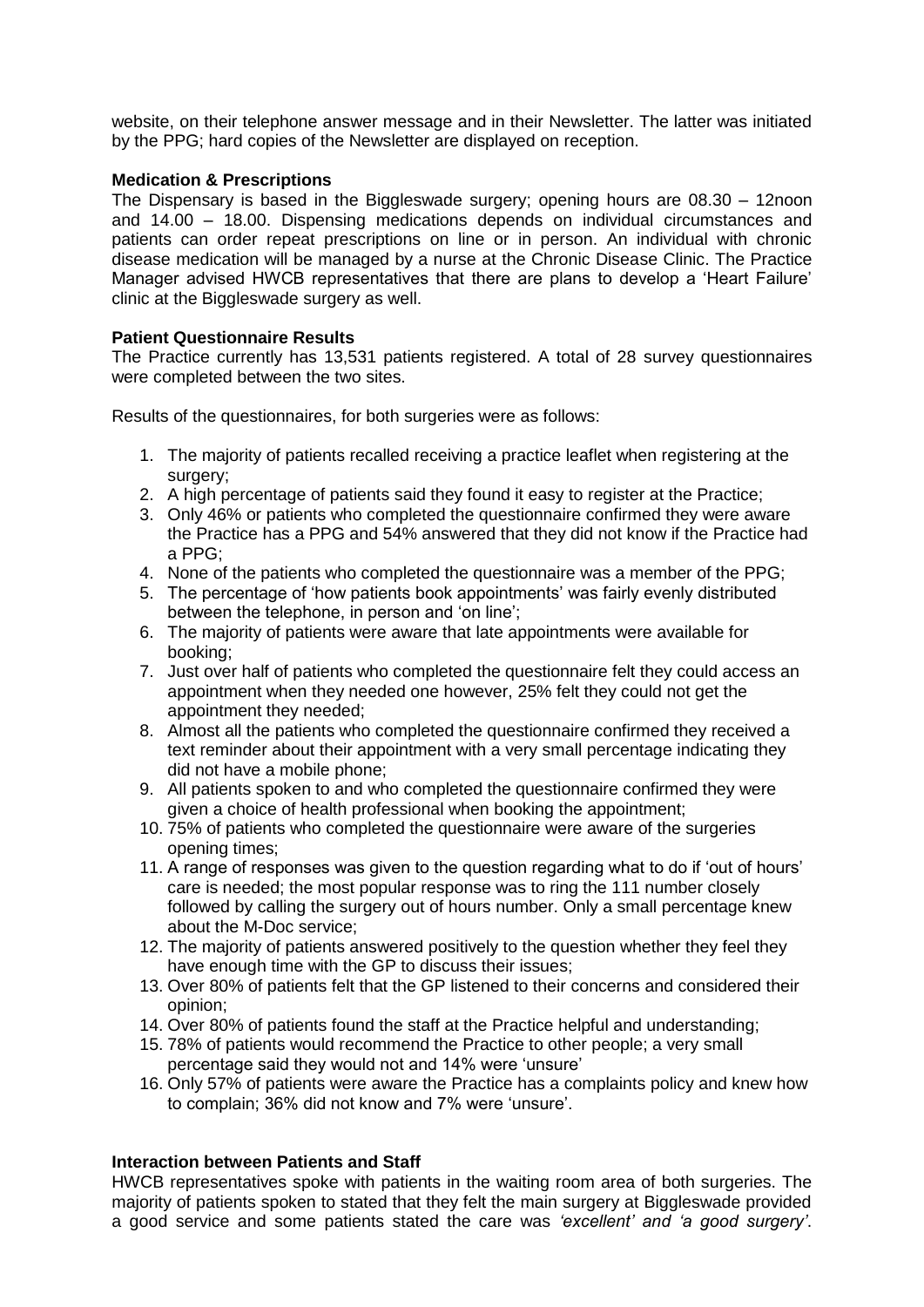However, one patient who completed HWCB's questionnaire said they were unhappy and mentioned a member of staff who they felt was '*obstructive and condescending'.* An example of this was given as '*I have been told details of what is on my prescription when I can read it myself and also told that doctors are unavailable for the foreseeable future, which is very unhelpful!*' However, the majority of staff were described as '*extremely polite and helpful'.*

Representatives observed staff engaging with patients in the waiting area; the receptionists appeared relaxed and accommodating when talking to the patients showing courtesy and respect. Other comments from patients include: *'We have always had an excellent service from our GP's although I am sure this is delivered with much time, stress, etc to themselves, however they never let this show'.*

#### **Clinical and non-clinical staff**

All staff seen and spoken to during the visit(s) was friendly and helpful to the representatives and to the patients they were observed interacting with. This included both clinical and nonclinical staff. Staff spoken to during the visit(s) explained that they liked working at the Practice and felt the service provided at the medical centre was good. The majority of staff also felt supported in their work and indicated there was adequate clinical staff available, although the Practice has the usual challenges when staff leave, and one staff member felt there was insufficient cover for administration staff during periods of sickness and holidays. In addition, HWCB representatives were advised that new staff clearly need time to get up to speed which can also be a challenge and one staff member stated that 'we *could always do with more clinical staff'.* However, one staff member conceded that *'the Practice could always offer more appointments however that can put an additional strain on the service and we need to make the system more manageable'.* Praise was afforded to the Minor illness Nurse and the Nurse Practitioners who take 'pressure off' GP's at the Practice, as on average, they will cover 75 hours normally taken up with GP time which effectively frees up the GP's to see other patients.

All staff confirmed they regularly attend various training courses for their role, including inhouse training, on line courses, learning events, specific courses for minor surgery, chronic disease management, minor illness training, Prescribing and GP training. Annual appraisals take place and clinical meetings are held every month; significant events are discussed and daily meetings are held with the Nursing Team.

When asked if there were any changes staff would like see at the Practice, the majority of staff were concerned about the environment and condition of the building, which they would like to see improved, as they are professionals but '*look unprofessional'* in their present setting. However, all agreed that the patients are very well looked after and they strive to work *with* their patients to give the best possible service. One member of staff indicated that patients may need to have a better understanding of Practice resources, as part of their role is to manage patient expectations and this can be challenging if patients are unaware of Practice restrictions, for example, prescribing budgets etc. They also recognise and acknowledge that it is very important for patients to have 'choice' over their care and treatment.

#### **Concerns/Complaints Procedure**

The Practice Manager informed representatives that the Practice has a complaints procedure. A Patient Complaint Form will be given to a patient who has a concern about the service received. The patient would need to either complete the form or write directly to the Practice Manager. The Practice acknowledges a complaint within 3 working days and aims to fully investigate within 10 working days. The Practice Manager has confirmed that they take steps to ensure they learn from their complaints and services are improved as a result.

Clinical staff appeared less well informed about the Practice complaints process/policy and most stated that they would try to resolve the matter informally at first. Others were unclear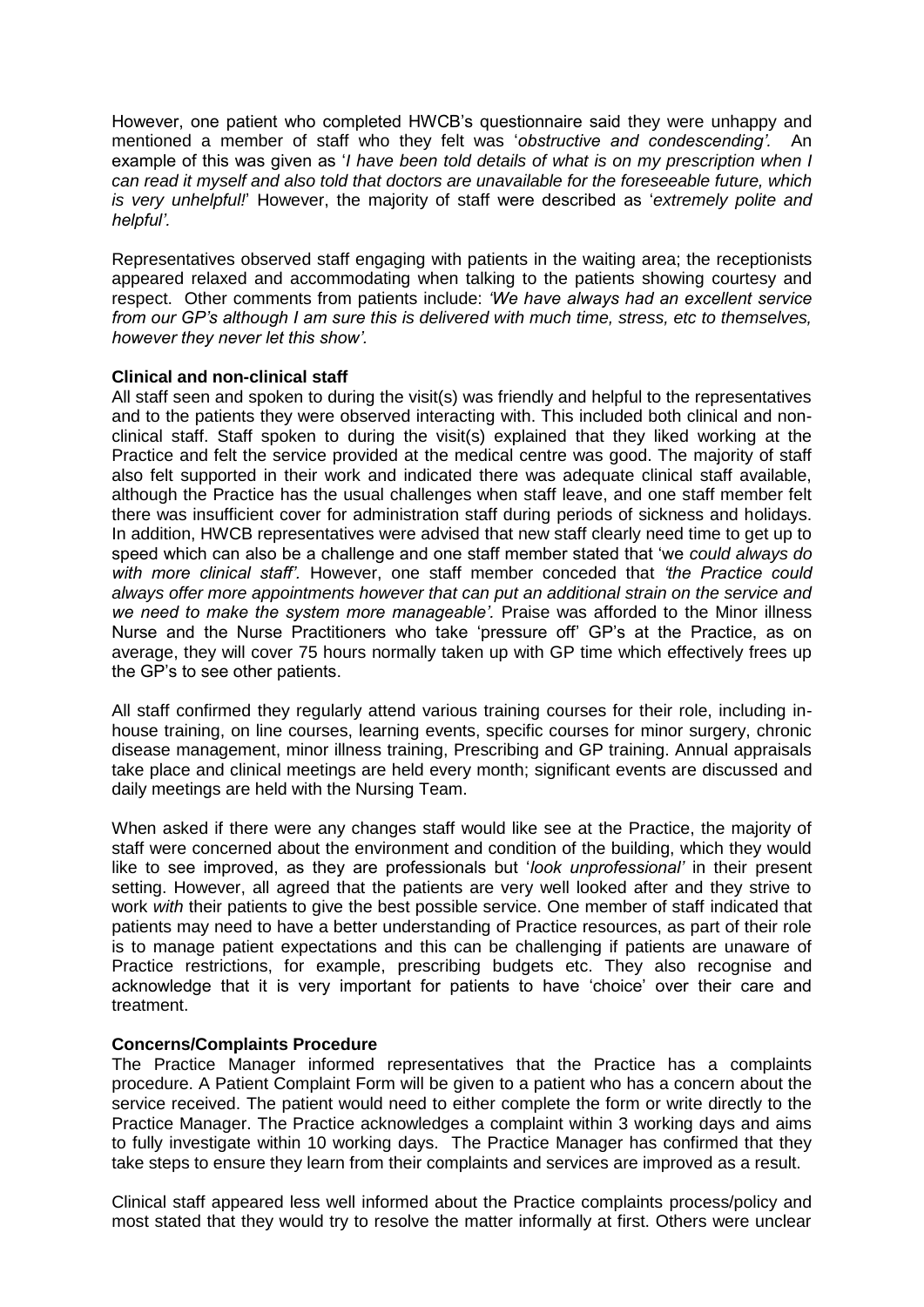about the procedure and would simply tell the patient to put their complaint in writing, speak to the receptionist/Practice Manager or direct them to the Practice website. One staff member had heard of the PALs service and would recommend to a patient if they felt it was appropriate, another staff member would signpost to advocacy support; however the majority of clinical staff spoken to were unaware of other support services available to patients to assist with their complaint. Staff confirmed that complaints are discussed at monthly clinical meetings.

#### **Additional Findings**

Since HWCB's visit, and following HWCB's Mystery Shopper report into Investigating the Complaints Process in General Practice, the Practice has now added a '*How did we do?*' button on the front page of the Practice website to receive and gather comments from patients. HWCB is very appreciative of this move and would recommend this action to other practices within Central Bedfordshire.

#### **General comments received from patients included:**

*'Excellent care and service'*

*A good surgery'*

*'Very positive experiences'*

*'For any documents they charge a lot of money and even after 100 phone calls and three months later the paperwork is not ready!'*

*Having been a Dr's receptionist for some time in a different town it makes me feel lucky to have access to this surgery'*

*'I was phoned at 7.30pm one evening to let me know that the blood test I had that day was in order, in case I was worried'*

*'A centre of excellence; they keep us up to date by text'*

#### **Recommendations**

HWCB recommends that urgent repairs are made to the steps leading to the front door of the Langford site as this is a potential trip hazard.

In light of the uncertainty shown by some senior clinical staff members regarding the complaints policy/procedure, HWCB recommends that a programme of Complaints Policy refresher training for all staff be implemented to include awareness of local support organisations that can advocate for patients.

HWCB further recommends that the Practice review their telephone appointments system as some patients are clearly frustrated with the process, particularly having to keep redialling rather than being kept on hold (in a queue), for the line to become free.

Healthwatch Central Bedfordshire recommends that this report is shared with the patients and staff (clinical and non-clinical) of the Practice and to advise that if they should wish to contribute any additional comments about the report, to contact Healthwatch Central Bedfordshire direct on 0300 303 8554.